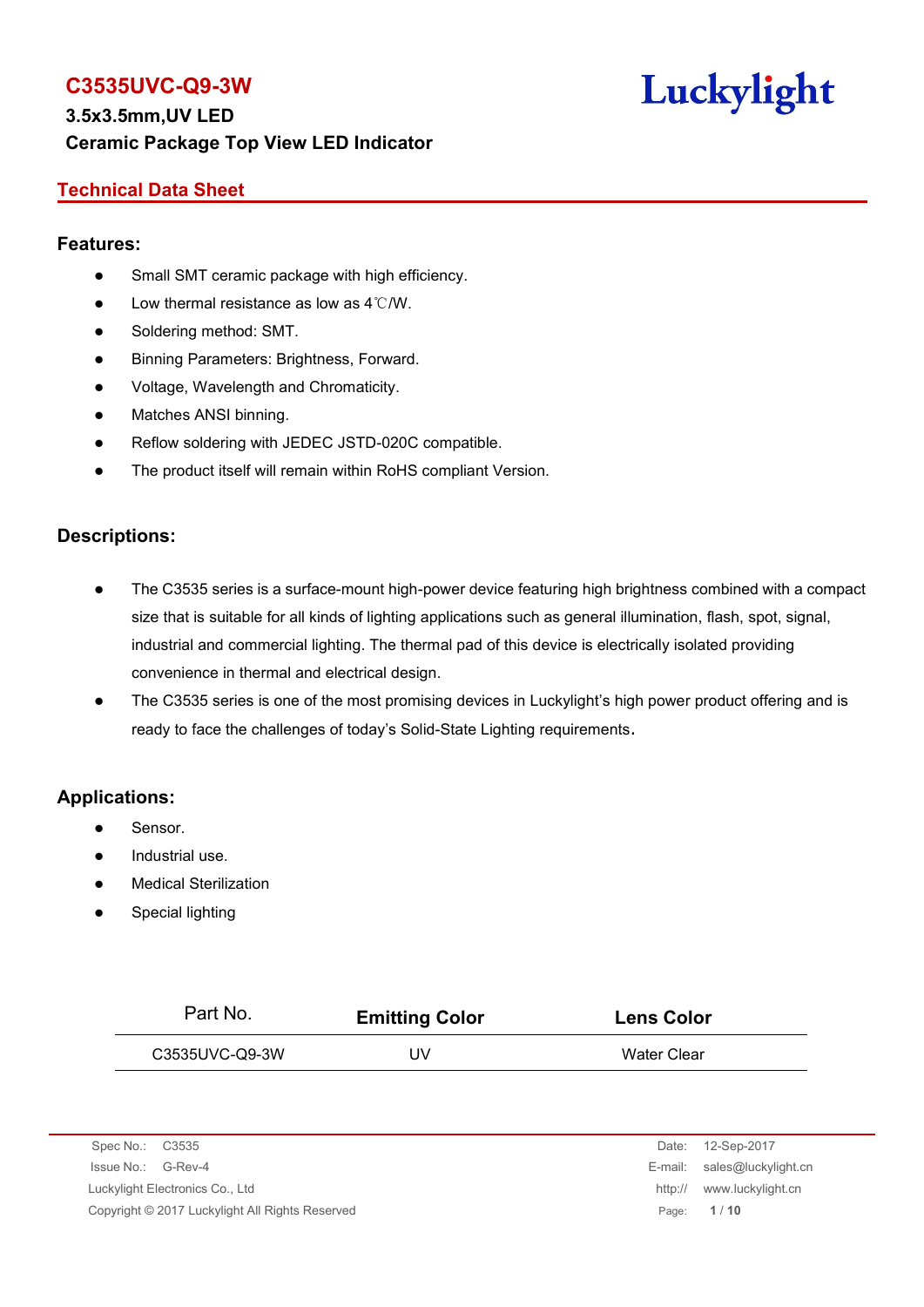### **Technical Data Sheet**

#### **Package Dimension:**



#### Notes:

- 1. All dimensions are in millimeters (inches).
- 2. Tolerance is  $\pm$  0.25 mm (.010") unless otherwise noted.

| Spec No.: C3535                                 | Date: | 12-Sep-2017                 |
|-------------------------------------------------|-------|-----------------------------|
| Issue No.: G-Rev-4                              |       | E-mail: sales@luckylight.cn |
| Luckylight Electronics Co., Ltd                 |       | http:// www.luckylight.cn   |
| Copyright © 2017 Luckylight All Rights Reserved |       | Page: 2/10                  |
|                                                 |       |                             |

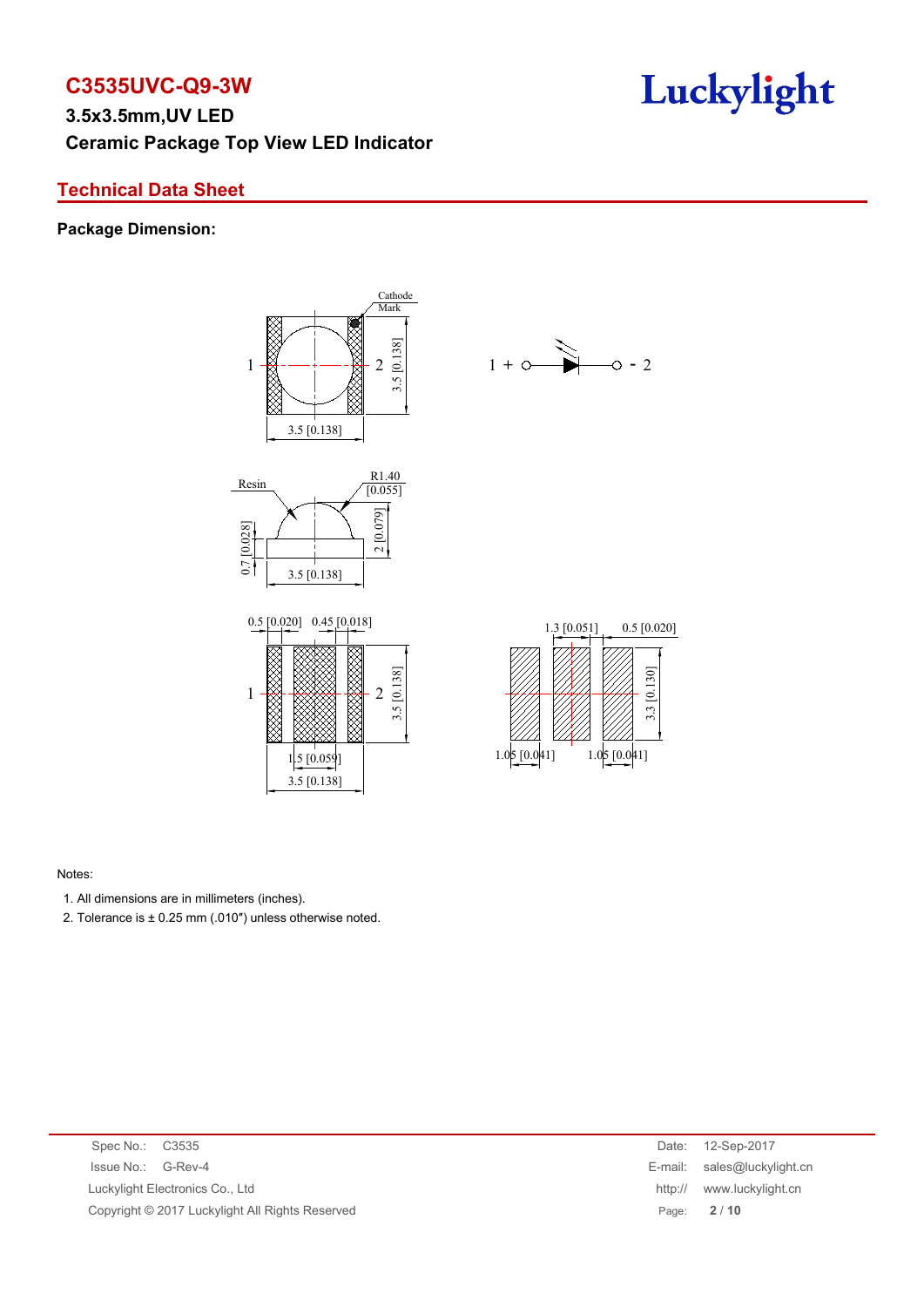

#### **Technical Data Sheet**

#### **Absolute Maximum Ratings at Ta=25**℃

| <b>Parameters</b>                   | Symbol     | Max                                | Unit |
|-------------------------------------|------------|------------------------------------|------|
| Power Dissipation                   | Pd         | $1 - 3$                            | W    |
| Peak Forward Current <sup>(a)</sup> | IFP        | 750                                | mA   |
| DC Forward Current <sup>(b)</sup>   | IF         | 700                                | mA   |
| Reverse Voltage                     | VR.        | 5                                  |      |
| Electrostatic Discharge (HBM)       | <b>ESD</b> | 1000                               |      |
| <b>LED Junction Temperature</b>     | Γi         | 120                                |      |
| <b>Operating Temperature Range</b>  | Topr       | -40 $\degree$ C to +80 $\degree$ C |      |
| Storage Temperature Range           | Tstg       | -40 $\degree$ C to +85 $\degree$ C |      |
| <b>Soldering Temperature</b>        | Tsld       | 260℃ for 5 Seconds                 |      |

#### Notes:

a. Derate linearly as shown in derating curve.

b. Duty Factor = 10%, Frequency = 1 kHz

## **Electrical Optical Characteristics at Ta=25**℃

| Symbol              | Min.  | Typ. | Max.  | Unit           | <b>Test Condition</b> |
|---------------------|-------|------|-------|----------------|-----------------------|
| $\Phi$ e            | 400   | 500  |       | mW             | $IF = 700mA$          |
| Φv                  | 1     | 2    | $---$ | Im             | $IF = 700mA$          |
| 201/2               | $---$ | 120  | $---$ | Deg            | $IF = 700mA$          |
| λp                  | ---   | 365  | $---$ | nm             | $IF = 700mA$          |
| $\triangle \lambda$ | ---   | 35   | $---$ | nm             | $IF = 700mA$          |
| VF                  | 3.20  | 3.60 | 4.00  | v              | $IF = 700mA$          |
| $Rth$ j-s           | $---$ | 10   | $---$ | $^{\circ}$ C/W | $IF = 700mA$          |
| <b>IR</b>           | ---   |      | 50    | μA             | $VR=5V$               |
|                     |       |      |       |                |                       |

#### Notes:

a. ALuminous intensity is measured with a light sensor and filter combination that approximates the CIE eye-response curve.

b. 2θ1/2 is the o -axis angle where the luminous intensity is 1⁄2 the peak intensity

c. The dominant wavelength (λd) is derived from the CIE chromaticity diagram and represents the single wavelength which

defines the color of the device.

Luckylight Electronics Co., Ltd http:// www.luckylight.cn

Copyright © 2017 Luckylight All Rights Reserved Page: **3** / **10**

Spec No.: C3535 Date: 12-Sep-2017 Issue No.: G-Rev-4 E-mail: sales@luckylight.cn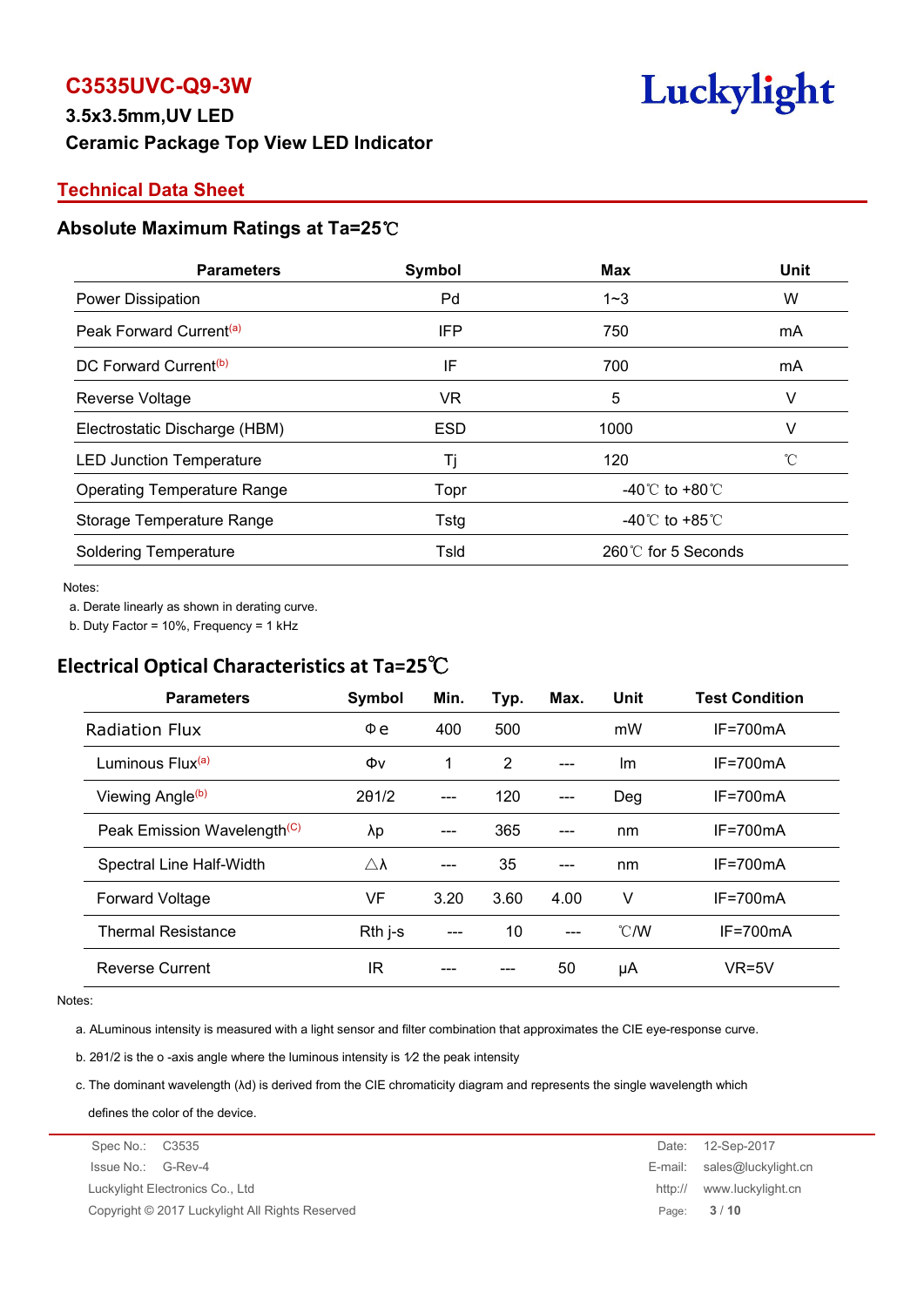# **C3535UVC-Q9-3W**

### **Technical Data Sheet**

### **Typical Electrical / Optical Characteristics Curves (25**℃ **Ambient Temperature Unless Otherwise Noted)**





Spec No.: C3535 Date: 12-Sep-2017 Issue No.: G-Rev-4 E-mail: sales@luckylight.cn Luckylight Electronics Co., Ltd **http:// www.luckylight.cn** http:// www.luckylight.cn Copyright © 2017 Luckylight All Rights Reserved Page: **4** / **10**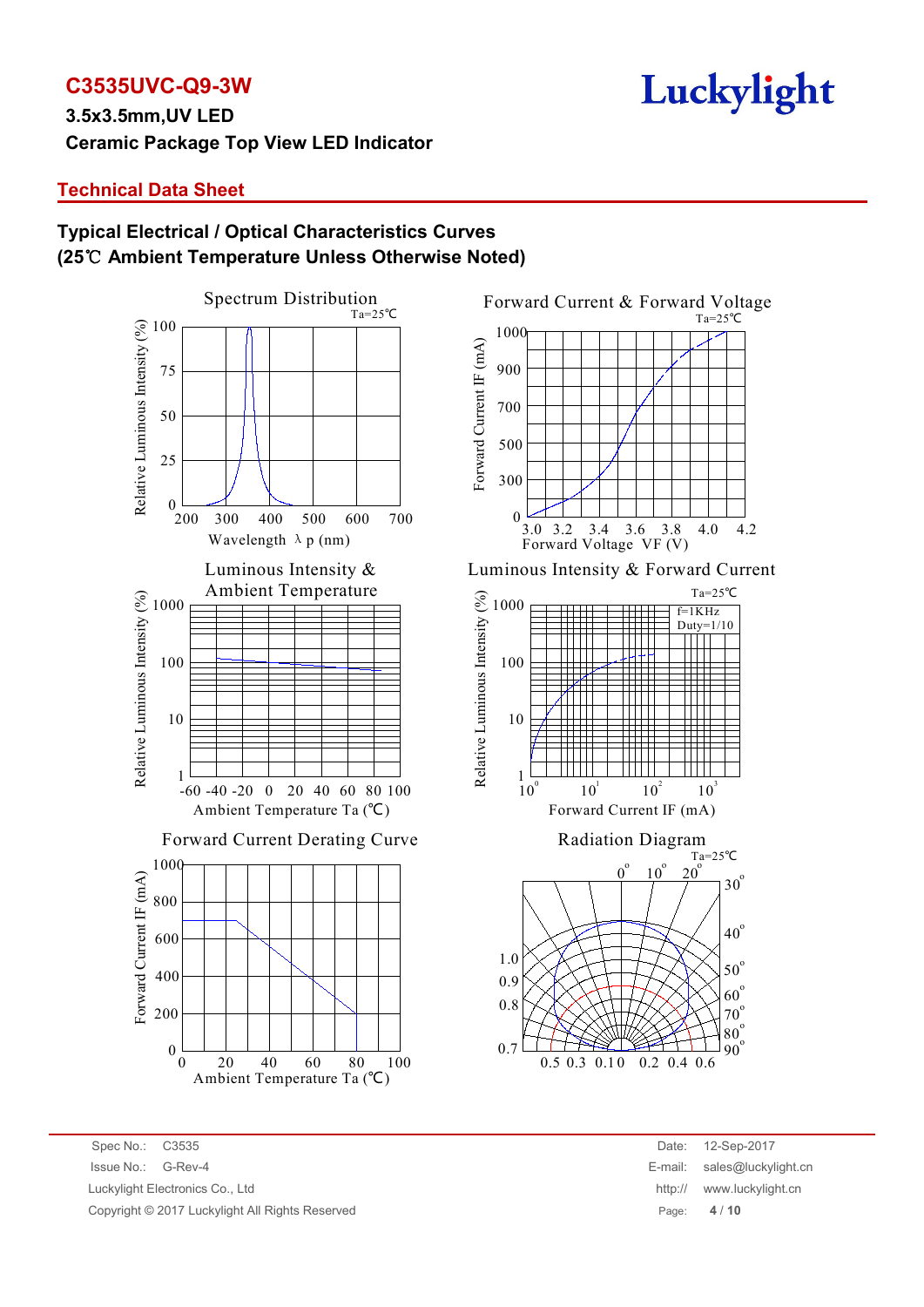**C3535UVC-Q9-3W 3.5x3.5mm,UV LED Ceramic Package Top View LED Indicator**

### **Technical Data Sheet**

#### **Reel Dimensions:**



Tolerance:  $\pm$ 0.25mm

### **Carrier Tape Dimensions:**

Loaded quantity 1000 pcs per reel.

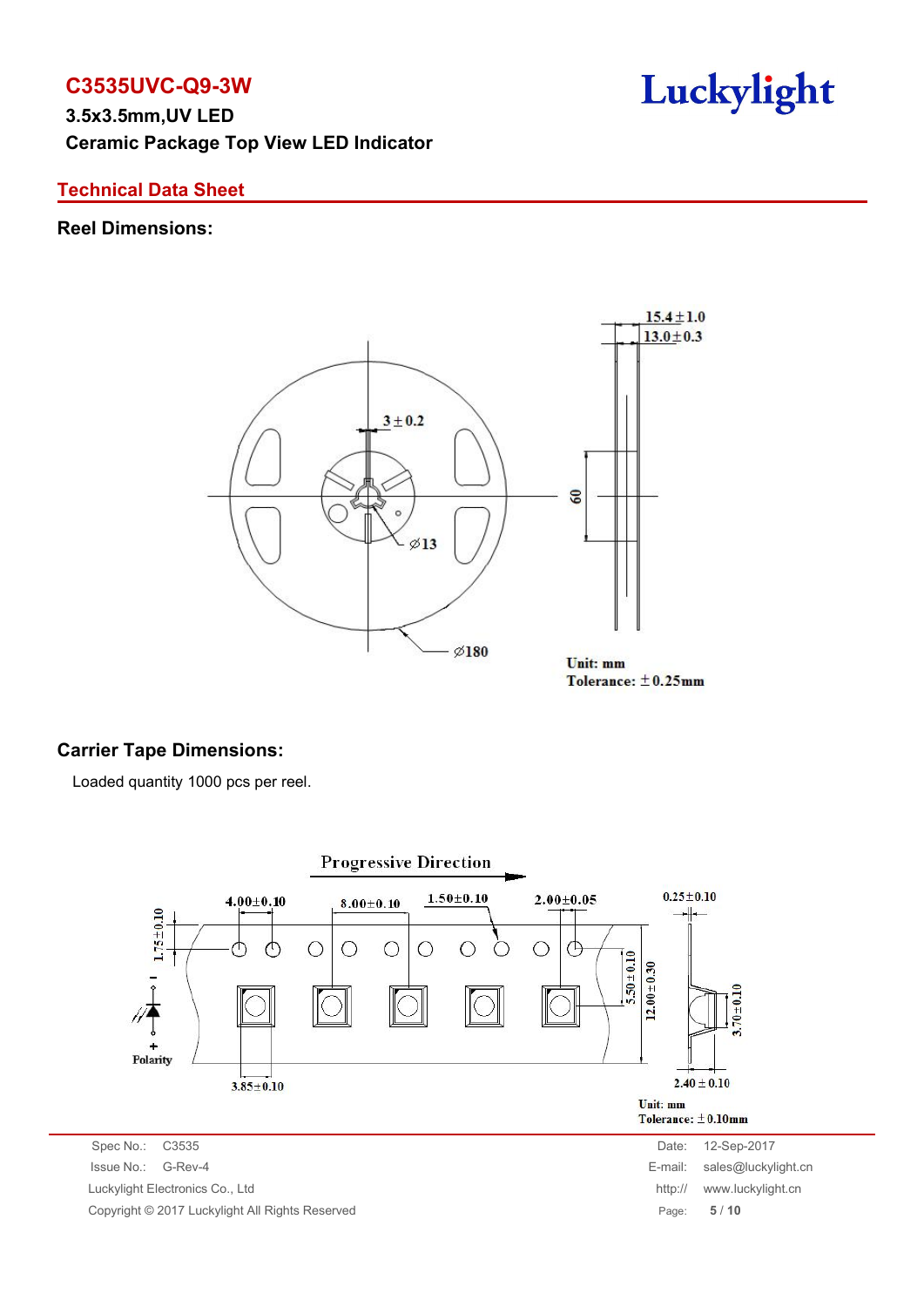### **Technical Data Sheet**

#### **Packing & Label Specifications:**

Moisture Resistant Packaging:



Label



| Spec No.: C3535                                 | Date:   | 12-Sep-2017                 |
|-------------------------------------------------|---------|-----------------------------|
| Issue No.: G-Rev-4                              |         | E-mail: sales@luckylight.cn |
| Luckylight Electronics Co., Ltd                 | http:// | www.luckylight.cn           |
| Copyright © 2017 Luckylight All Rights Reserved |         | Page: $6/10$                |
|                                                 |         |                             |

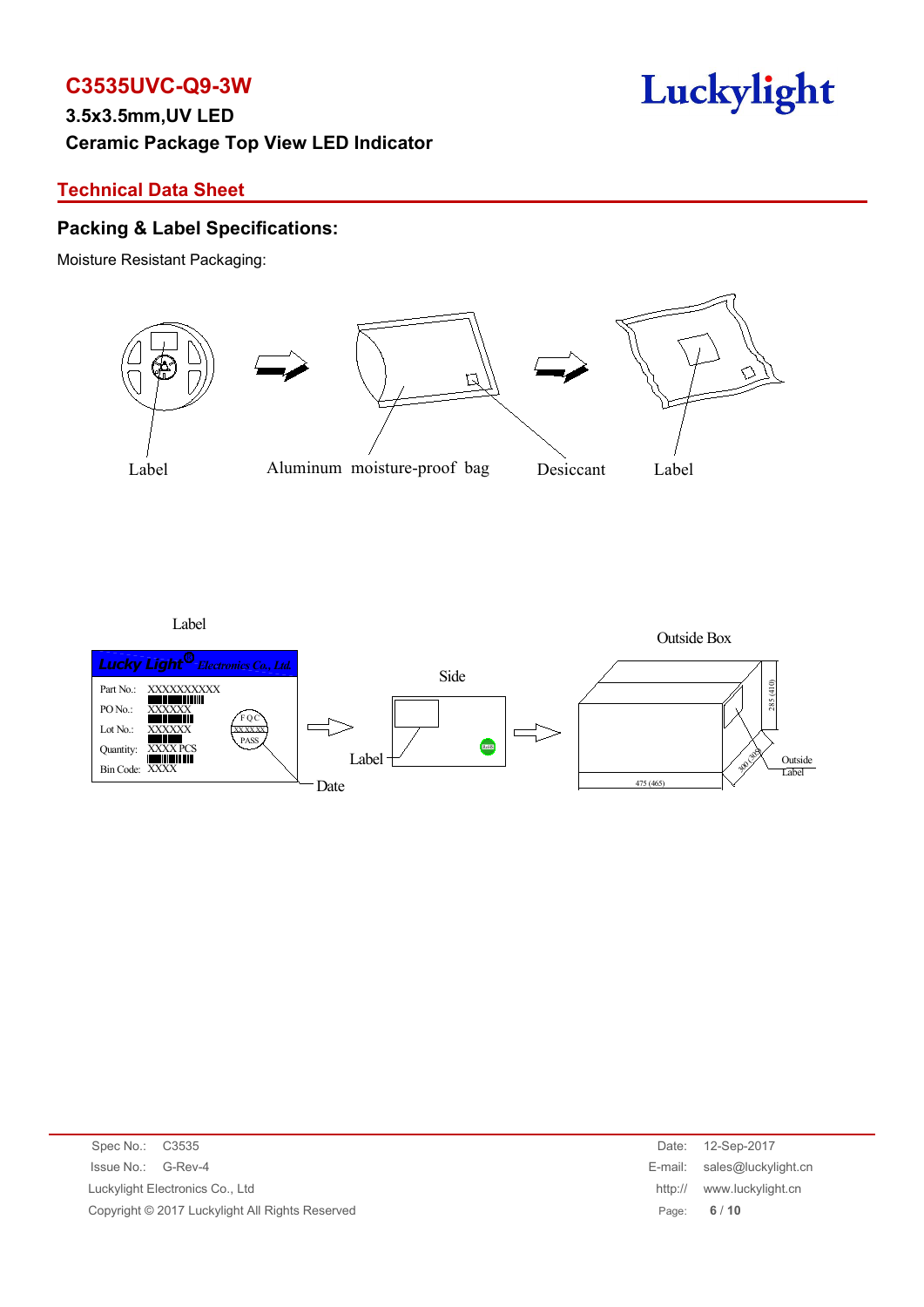# **C3535UVC-Q9-3W**

### **Technical Data Sheet**

### **CAUTIONS**

#### **1. Handling Precautions:**

- 1.1. Handle the component along the side surfaces by using forceps or appropriate tools.
- 1.2. Do not directly touch or handle the silicone lens surface. It may damage the internal circuitry.
- 1.3. Do not stack together assembled PCBs containing exposed LEDs. Impact may scratch the silicone lens or damage the internal circuitry.



Compare to epoxy encapsulant that is hard and brittle, silicone is softer and flexible. Although its characteristic significantly reduces thermal stress, it is more susceptible to damage by external mechanical force. As a result, special handling precautions need to be observed during assembly using silicone encapsulated LED products. Failure to comply might lead to damage and premature failure of the LED.

#### **2. Storage**

.

- 2.1.Do not open moisture proof bag before the products are ready to use.
- 2.2.Before opening the package, the LEDs should be kept at 30°C or less and 60%RH or less.
- 2.3.The LEDs should be used within a year.
- 2.4.After opening the package, the LEDs should be kept at 30°C or less and 60%RH or less.
- 2.5.The LEDs should be used within 48 hours after opening the package.
- 2.6.If the moisture adsorbent material has fabled away or the LEDs have exceeded the storage time, baking treatment should be performed using the following conditions. Baking treatment: 65±5°C for 24 hours

Spec No.: C3535 Date: 12-Sep-2017 Issue No.: G-Rev-4 E-mail: sales@luckylight.cn Luckylight Electronics Co., Ltd **http:// www.luckylight.cn** http:// www.luckylight.cn Copyright © 2017 Luckylight All Rights Reserved Page: **7** / **10**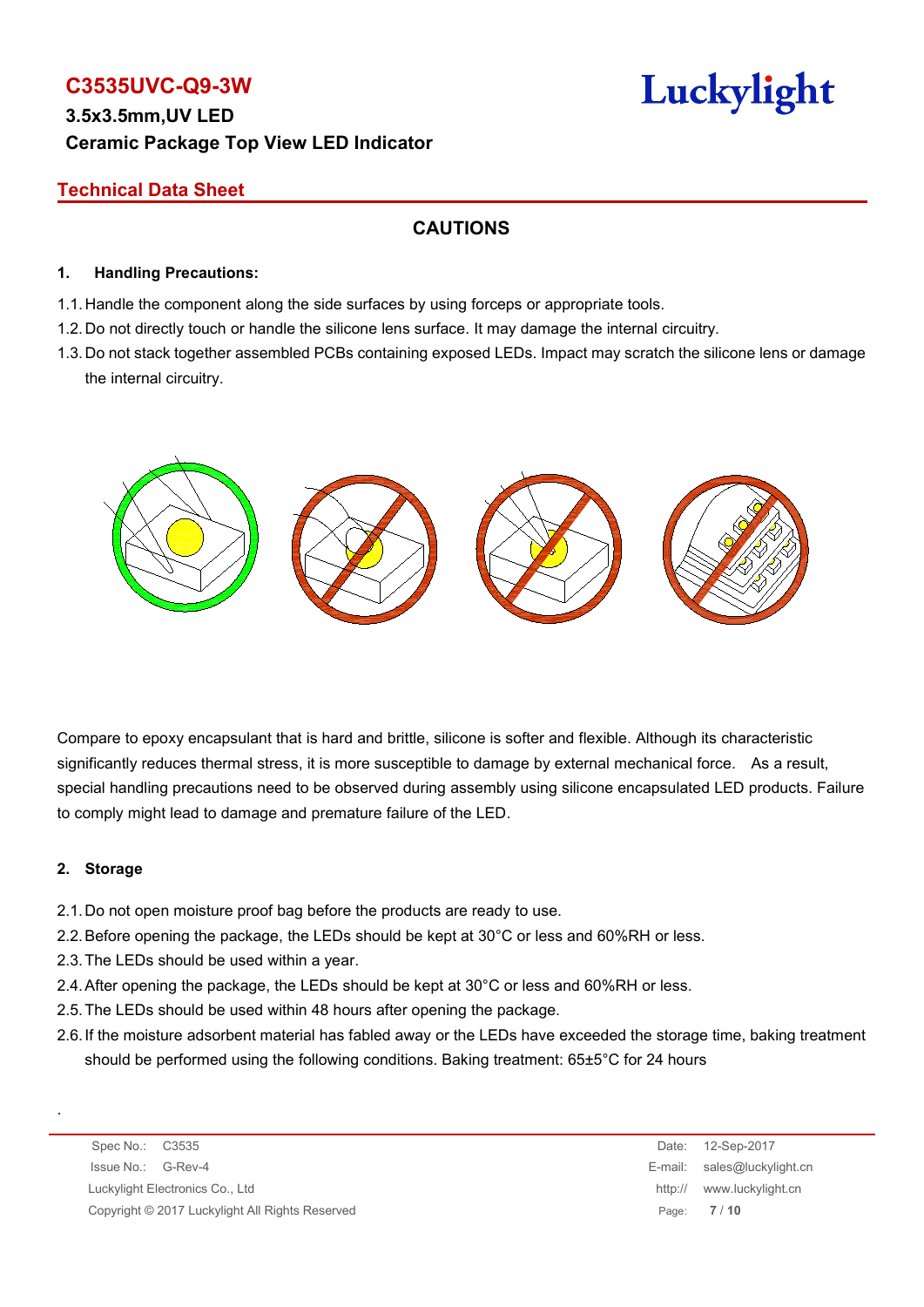# **C3535UVC-Q9-3W**

### **Technical Data Sheet**

#### 3. **Soldering Condition**

#### 3.1.Pb-free solder temperature profile



- 3.2.Reflow soldering should not be done more than two times.
- 3.3.When soldering, do not put stress on the LEDs during heating.
- 3.4.After soldering, do not warp the circuit board.
- 3.5.Recommended soldering conditions:

|                      | Reflow soldering              | Soldering iron |                      |  |  |
|----------------------|-------------------------------|----------------|----------------------|--|--|
| Pre-heat             | $150 - 200$ °C                | Temperature    | $300^{\circ}$ C Max. |  |  |
| <b>Pre-heat time</b> | 120 sec. Max.                 | Soldering time | 3 sec. Max.          |  |  |
| Peak temperature     | $260^{\circ}$ C Max.          |                | (one time only)      |  |  |
| Soldering time       | 10 sec. Max. (Max. two times) |                |                      |  |  |

3.6.Because different board designs use different number and types of devices, solder pastes, reflow ovens, and circuit boards, no single temperature profile works for all possible combinations.

| Spec No.: C3535                                 | Date:   | 12-Sep-2017                 |
|-------------------------------------------------|---------|-----------------------------|
| Issue No.: G-Rev-4                              |         | E-mail: sales@luckylight.cn |
| Luckylight Electronics Co., Ltd                 | http:// | www.luckylight.cn           |
| Copyright © 2017 Luckylight All Rights Reserved |         | Page: 8/10                  |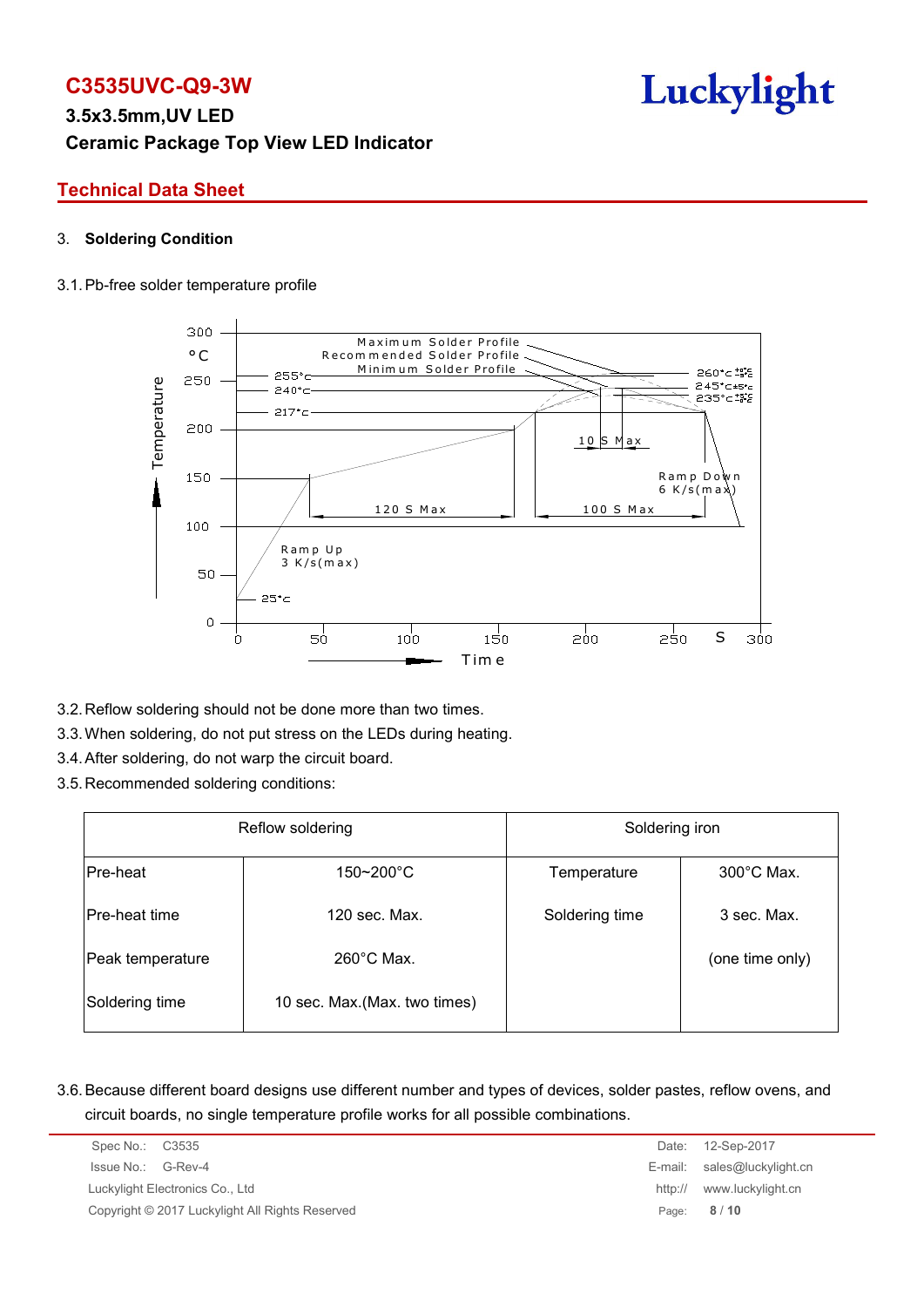# **C3535UVC-Q9-3W**

### **Technical Data Sheet**

However, you can successfully mount your packages to the PCB by following the proper guidelines and PCB-specific characterization.

#### 4. **Drive Method**

4.1.An LED is a current-operated device. In order to ensure intensity uniformity on multiple LEDs connected in parallel in an application, it is recommended that a current limiting resistor be incorporated in the drive circuit, in series with each LED as shown in Circuit A below.



- a. Recommended circuit.
- b. The brightness of each LED might appear different due to the differences in the I-V characteristics of those LEDs.

#### **5. ESD (Electrostatic Discharge):**

Static Electricity or power surge will damage the LED. Suggestions to prevent ESD damage:

- Use of a conductive wrist band or anti-electrostatic glove when handling these LEDs.
- All devices, equipment, and machinery must be properly grounded.
- Work tables, storage racks, etc. should be properly grounded.
- Use ion blower to neutralize the static charge which might have built up on surface of the LED's plastic lens as a result of friction between LEDs during storage and handling.

ESD-damaged LEDs will exhibit abnormal characteristics such as high reverse leakage current, low forward voltage, or "no lightup" at low currents. To verify for ESD damage, check for "lightup" and Vf of the suspect LEDs at low currents. The Vf of "good" LEDs should be >2.0V@0.1mA for InGaN product and >1.4V@0.1mA for AlInGaP product.